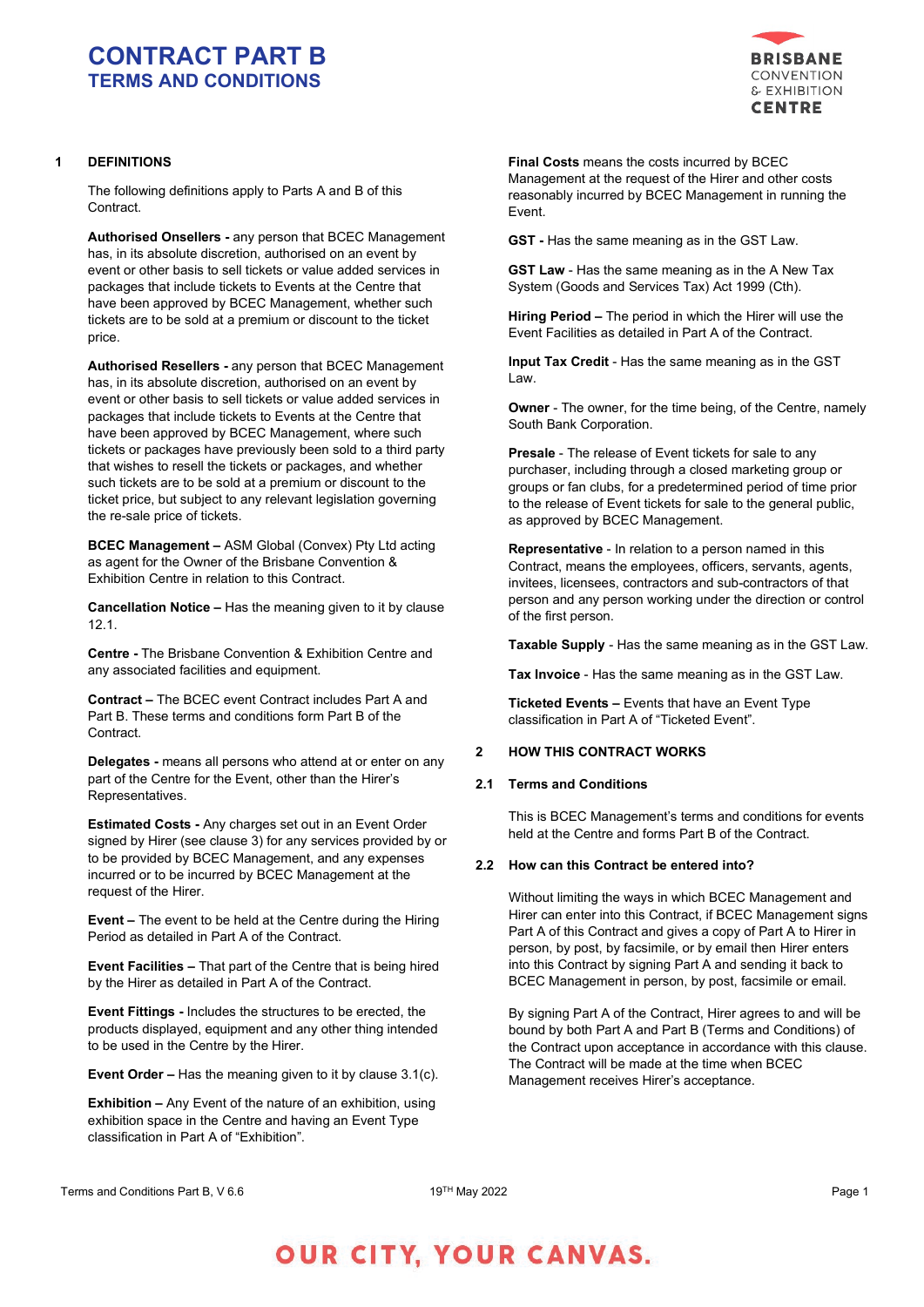

# **2.3 Can this Contract be changed?**

Subject to the requirements of clause 2.4, BCEC Management can, but **only** if it wants to, change this Contract:

- (a) by agreeing to amend this Contract; or
- (b) by agreeing to special conditions that differ from this Contract.

### **2.4 How are changes made?**

However, this Contract can **only** be changed in the following ways:

- (a) by agreement between BCEC Management and Hirer; or
- (b) at Hirer's written request to BCEC Management, by changing the way a requirement of this Contract works, either in a particular case or generally. BCEC Management can include conditions in such a case, and can reverse the changes if Hirer does not comply with the conditions.

Changes to this Contract will not take effect until BCEC Management accepts the changes, issues a signed schedule to this Contract which sets out details of the change, and gives a copy of the schedule to Hirer.

# **3 FINALISING EVENT DETAILS**

#### **3.1 Notices**

Hirer and BCEC Management must give each other notice in accordance with the following timetable to finalise details of the Event. Any notice given under this clause 3.1 must comply with clause 18.

# **(a) 30 Business Days Before the Start of the Hiring Period**

Hirer must supply BCEC Management with initial notice of all details of the Event, including:

- program and timetable for the Event
- staging, rigging and equipment required
- services required from BCEC Management

## **(b) 14 Business Days Before the Start of the Hiring Period**

Hirer must supply BCEC Management with a confirmation notice for food and beverage and other service required.

## **(c) 10 Business Days Before the Start of the Hiring Period**

BCEC Management will supply the Hirer with an Event Order setting out the details of the Event based on the initial notice, confirmation notice and any notices of

change accepted by BCEC Management, for final confirmation by Hirer.

### **(d) 7 Business Days Before the Start of the Hiring Period**

Hirer will supply BCEC Management with the signed Event Order and approximate number of attendees requiring food or beverage.

#### **(e) 3 Business Days Before the Start of the Hiring Period**

Hirer will supply BCEC Management with the final number of attendees requiring food or beverage.

#### **(f) From time to time**

Hirer can provide notices of change setting out details, in writing, of any proposed changes to an initial notice, confirmation notice, event order of final numbers notice. BCEC Management will not be taken to have accepted any Notice of Change unless it confirms the notice in writing.

### **(g) For Ticketed Events, 21 Days Before the Hirer wishes to start selling or distributing tickets**

Details required for those tickets, including the exact starting time and approximate finishing time for each day of the Event and for each performance.

### **3.2 Effect of Event Order**

Hirer will be bound by, and BCEC Management can rely on, an Event Order signed by Hirer.

### **3.3 Inconsistency**

To the extent that there is any inconsistency between this Contract and any notice given under this clause, this Contract will prevail over the notice.

### **3.4 More details**

BCEC Management can at any time ask Hirer to provide further written information about the expected number of visitors to, the likely number of exhibitors at, or other relevant information about, the Event. Hirer will provide the further information within a reasonable time after BCEC Management asks for it.

### **4 WHAT THE HIRER MUST PAY**

### **4.1 Hiring Fees and Other Charges**

The fees that are payable from the Hirer to BCEC Management are as follows:

### **(a) Hiring Fee Deposits**

Deposits are payable in accordance with Part A of the Contract. All deposits paid are non-refundable unless clause 4.2(b) applies.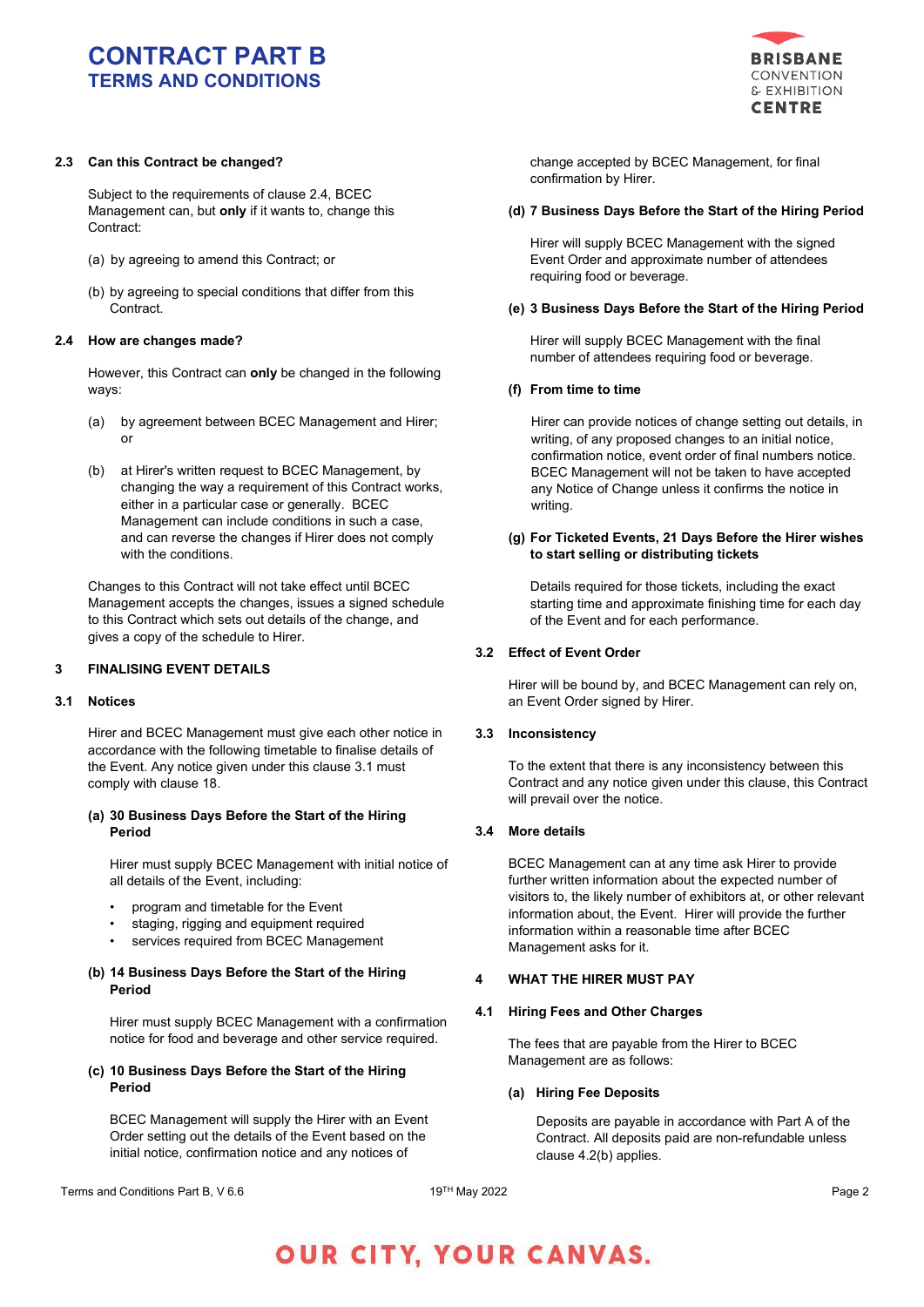

# **(b) Estimated Costs**

Estimated Costs are payable at least 3 working days prior to the commencement of the Hiring Period.

### **(c) Final Costs**

- (i) Final Costs will be calculated using the number of people actually attending the Event or the final numbers notified to BCEC Management in the Final Numbers Notice (see clause 3.1e), whichever is greater plus the costs and expenses of the services actually provided to the Hirer in relation to the event.
- (ii) The Final Costs payable will be reduced by the amount of Estimated Costs actually paid in accordance with clause 4.1(b) and will be payable no later than 14 days after a final statement is issued (refer clause 4.3 and 4.4).

### **(d) Administration Fee**

An administration fee for credit card payments, which is calculated as the amount equivalent to the cost to BCEC Management of processing the credit card transaction.

#### **(e) Public Holiday Surcharge**

A public holiday surcharge will apply to all food and beverage (except public catering), audio visual and other labour related costs. No surcharge will apply to room rental.

### **(f) Contract Management**

The Hirer must pay all legal costs and consultant fees incurred by BCEC Management in respect of this Contract, including any cost incurred in connection with:

- (i) any request by the Hirer for a variation from the terms of this Contract and the preparation of any actual variation;
- (ii) any claim or action against the Hirer or in giving notices to the Hirer or enforcing any terms of this Contract;
- (iii) any breach by the Hirer of this Contract; and
- (iv) the performance or observance by the Hirer of any of the terms of this Contract;

### **4.2 Deposits and advance payments**

Clause 4.1 requires Hirer to pay deposits for the Hiring Fee and make an advance payment for Estimated Costs.

All Hiring Fee or Estimate Cost payments made by Hirer under this Contract will be held by BCEC Management as a security deposit and will be applied in the following way:

- (a) if Hirer defaults under this Contract or cancels their Event then all Hiring Fee and Estimated Cost payments made by Hirer will be retained by BCEC Management;
- (b) if BCEC Management defaults under this Contract by failing to provide the Event Facilities during the Hiring Period, then all Hiring Fee and Estimated Cost payments made by Hirer will be refunded to Hirer;
- (c) on completion of the Event, all Hiring Fee and Estimated Cost payments made by Hirer will be applied in accordance with the final statement given by BCEC Management to Hirer under clause 4.3;
- (d) otherwise, all Hiring Fee and Estimated Cost payments made by Hirer will be applied in the manner set out in this Contract.

### **4.3 Final statement and adjustment after the Event**

No more than 14 days after the end of the Hiring Period, BCEC Management will give Hirer a final statement showing:

- (a) any amounts owing by Hirer to BCEC Management under this Contract or otherwise;
- (b) all amounts paid by Hirer to BCEC Management under this Contract or otherwise;
- (c) any overpayment by Hirer to BCEC Management which is refundable to Hirer;
- (d) actual ticket sales from the Event (if applicable); and
- (e) any amounts deducted from ticket sale receipts by BCEC Management under clause 4.6.

#### **4.4 Payment or refund after final statement**

No later than 14 days after BCEC Management gives the final statement to Hirer:

- (a) Hirer must pay BCEC Management all amounts shown in the final statement as owing to BCEC Management; or
- (b) BCEC Management must pay Hirer all amounts shown in the final statement as refundable to Hirer.

# **4.5 Statements are final**

No later than 7 days after BCEC Management gives a statement to Hirer requiring payment, Hirer must notify BCEC Management of any errors in, or objections to, the statement. If no notice is given by Hirer within that time, the statement will be final and conclusive.

# **4.6 Ticketed Events**

BCEC Management will control all ticket sales for any Ticketed Event. BCEC Management will deal with receipts in the way set out in clauses 4.3 to 4.6.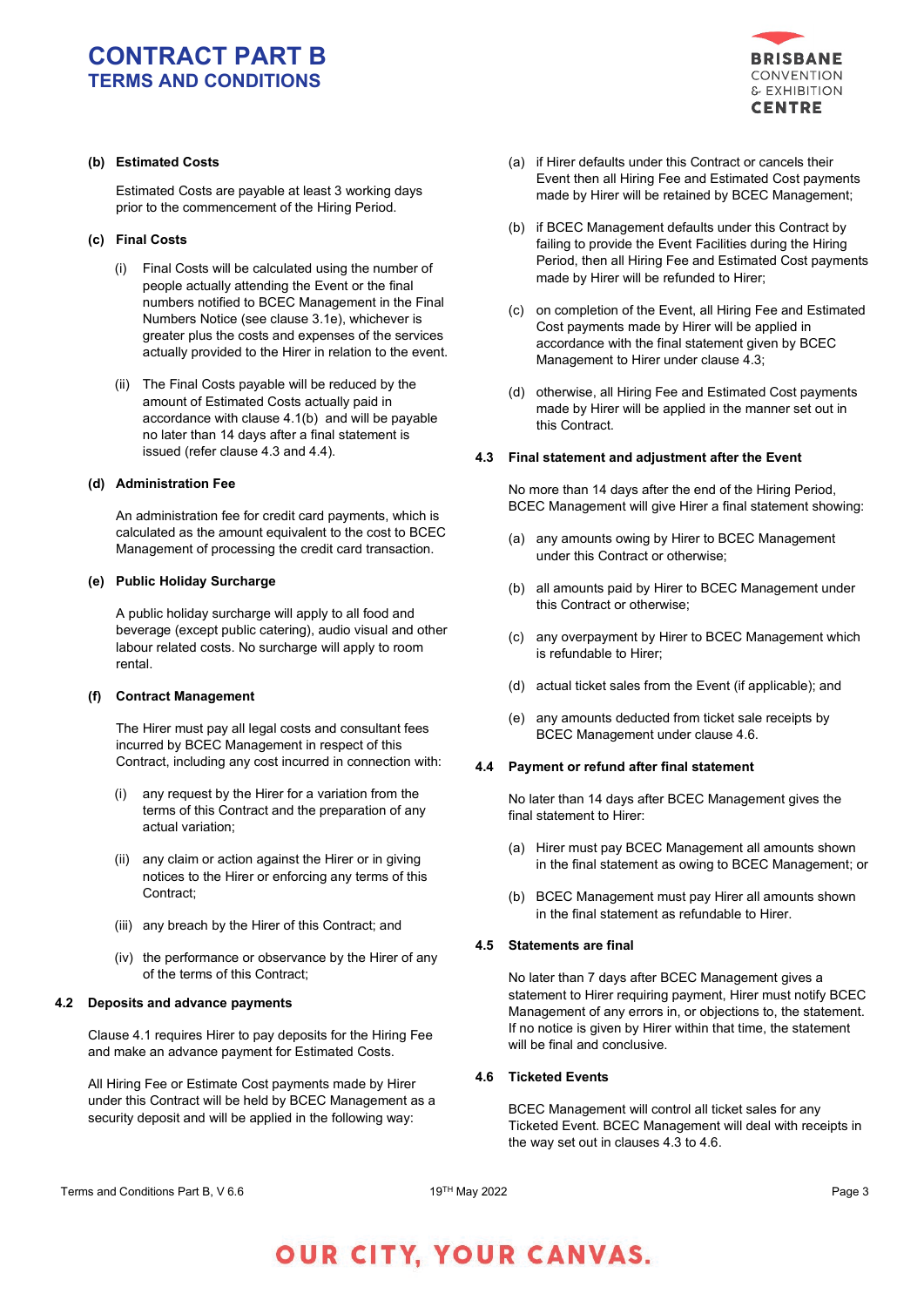

BCEC Management can keep from any money it receives from ticket sales any amounts which are due owing to BCEC Management under this Contract from time to time.

# **5 INSURANCE, INDEMNITY & RELEASE**

## **5.1 When is insurance required?**

Insurance is required where the Hiring Period is more than 1 day.

If BCEC Management notifies Hirer in writing, insurance is also required where the Hiring Period is 1 day or less and the event is not a Ticketed Event. BCEC Management can give notice to Hirer of a requirement for insurance at any time before or during the Hiring Period.

# **5.2 What insurance is required?**

If insurance is required under clause 5.1, Hirer must effect and maintain, with a reputable insurer and on terms acceptable to BCEC Management:

- (a) a policy of Public and Products Liability insurance which:
	- (i) insures against all risks of physical loss or damage to property of every kind and description owned by BCEC Management or Owner or for which they may be responsible, or of any third party, where the occurrence happens during the Hiring Period (or any other period in which BCEC Management agrees to grant the Hirer (or its Representatives) access to the Event Facilities, as permitted by clause 6.1);
	- (ii) insures against all risks of personal injury or property damage to any person at, in or upon the Event, the Event Facilities or the Centre, where the occurrence happens during the Hiring Period(or any other period in which BCEC Management agrees to grant the Hirer (or its Representatives) access to the Event Facilities, as permitted by clause 6.1);
	- (iii) is for a limit of liability, for Public Liability insurance, of \$20,000,000 for any one occurrence, and for Products Liability insurance, of \$20,000,000 in the aggregate;
- (b) a Workers' Compensation or equivalent policy of insurance which complies with all relevant statutory or other legal obligations.

### **5.3 Certificate of currency**

If insurance is required under clause 5.1, Hirer must provide BCEC Management certificates of currency in respect of the insurance required by clause 5.2 to be effected by Hirer:

- (a) at least 21 days before the start of the Hiring Period; or
- (b) when BCEC Management asks for Hirer to do so,

whichever is later. The certificate of currency must be issued by the insurer, not the broker, and should confirm details of Hirer's policies such as the insured's name, business description, policy limit and excess.

### **5.4 No limitation on liability**

The requirement for Hirer to effect and maintain insurance will not limit the liabilities or obligations of the Hirer under any other provision of this Contract.

## **5.5 Indemnity**

Hirer indemnifies BCEC Management, Owner and their Representatives from and against any and all loss or damage whether direct or indirect (including loss of profits, damage to reputation and/or legal fees), arising out of:

- (a) any breach by the Hirer or the Hirer's Representative of the Hirer's obligations under this agreement;
- (b) Hirer failing to proceed with the Event or any part of it;
- (c) Hirer failing to comply with a request or direction made or given by BCEC Management under this Contract;
- (d) Hirer's (or its or Delegates') use of the Event or the Event Facilities and the Centre during the Hiring Period (or any other period in which BCEC Management agrees to grant the Hirer (or its Representatives or Delegates) access to the Event Facilities, as permitted by clause 6.1);
- (e) Claims by any person against BCEC Management, Owner or their Representatives in respect of personal injury or death, or loss of or damage to any property, caused by Hirer's use of the Event Facilities or the Centre;
- (f) any infringement or alleged infringement of intellectual property rights by the Hirer or a Hirer's Representative;
- (g) the information provided for the preparation of the Event Order not being true and correct in all respects; and
- (h) the Hirer failing to complete a contract with a third party;

unless such loss, damage or liability is caused by the negligence of BCEC Management, Owner or their Representatives, in which case Hirer's liability to indemnify BCEC Management and Owner will be reduced proportionately to the extent (if any) that the negligence of BCEC Management, Owner or their Representatives has caused or contributed to the loss, damage or liability.

For the avoidance of doubt, Hirer's obligation to indemnify Owner is separate from and in addition to its obligation to indemnify BCEC Management.

# **5.6 Release**

The Hirer uses and occupies the Centre and Event Facilities at the risk of the Hirer. The Hirer releases to the full extent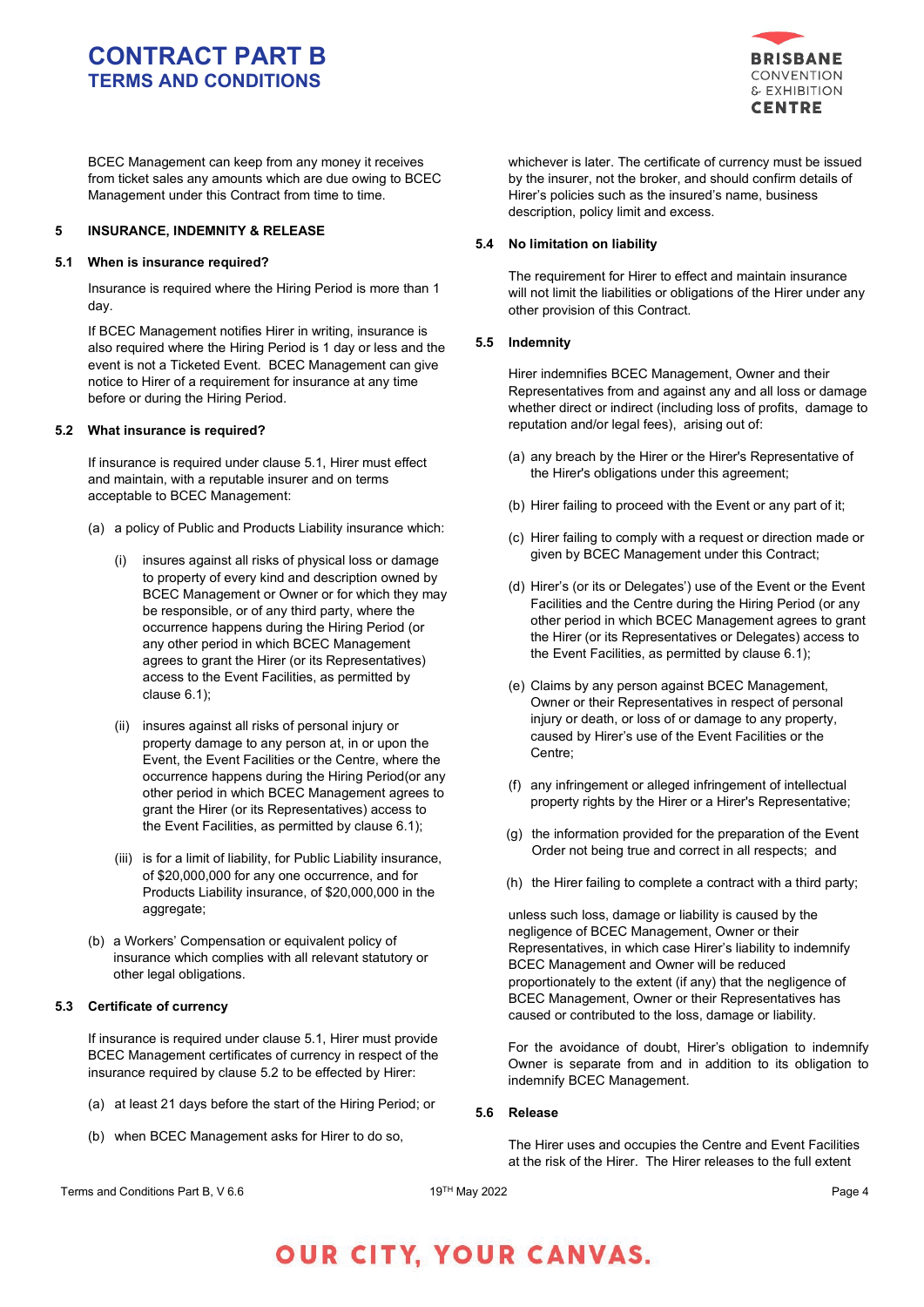

permitted by law, BCEC Management, the Owner, and their respective Representatives from any and all liability resulting from:

- (a) any accident, loss, damage or injury to persons or property occurring in the Centre or Event Facilities while occupied or used by the Hirer under this agreement; or
- (b) any loss or damage suffered by any person or persons arising out of the exercise by BCEC Management of any right or discretion under this agreement.

## **6 WHAT ACCESS TO THE CENTRE WILL HIRER HAVE?**

## **6.1 Use of Event Facilities in the Centre**

Subject to this Contract, Hirer will have:

- (a) the use of the Event Facilities for the Event during the Hiring Period; and
- (b) access to the other parts of the Centre that BCEC Management, in its reasonable opinion, considers necessary in connection with the Event;

In its absolute discretion BCEC Management may (upon request by the Hirer) grant the Hirer or their Representatives, early or later access to the Event Facilities.

Hirer and its representatives must not enter or use any other parts of the Centre other than those reasonably required to obtain access to Event Facilities.

BCEC Management will not hire the Event Facilities to anyone else during the Hiring Period.

# **6.2 Use of other facilities in the Centre**

BCEC Management can from time to time notify Hirer of schedules for the use and sharing of services and other facilities of the Centre, schedules for access to the Centre, and restrictions on use and access.

Hirer must comply with those schedules and restrictions.

# **6.3 BCEC Management has access to the Event Facilities**

BCEC Management, Owner and their representatives will at all times have unrestricted access to all parts of the Centre, including the Event Facilities, for purposes including (but not limited to) security, maintenance, cleaning, food and beverage and audio visual services.

# **6.4 Leaving the Centre**

Hirer must vacate the Event Facilities and the Centre, and remove any thing brought into the Centre by Hirer or any of its representatives, **before** the Hiring Period ends. If it does not:

(a) Hirer must pay to BCEC Management an amount equal to the Hiring Fee divided by the number of days or parts of days in the Hiring Period, multiplied by the number of days or parts of days that the failure continues; and

(b) BCEC Management can remove any such thing from the Centre and arrange for its disposal and charge Hirer a reasonable fee for doing so.

# **6.5 Keys/Passes**

Hirer must make sure that all keys and passes of any kind relating to the Event Facilities, the Centre or anything in them, which are given to Hirer by BCEC Management, are:

- (a) kept in the custody of Hirer or its representatives authorised by BCEC Management for that purpose;
- (b) not duplicated; and
- (c) returned to BCEC Management when Hirer vacates the Centre, or at the end of the Hiring Period, whichever is earlier.

# **7 CONDUCTING THE EVENT**

### **7.1 What Hirer must do**

Hirer must conduct the Event in accordance with the details in the Event Order signed by Hirer (see clause 3) and in so doing, and in using the Event Facilities and the Centre, Hirer must:

- (a) comply with any relevant or applicable legal requirements, industry standards and the reasonable directions of BCEC Management;
- (b) not knowingly do or permit anything to be done that would cause BCEC Management or Owner to suffer any loss or damage, or to breach any legal requirements or any permit, approval, licence, consent or authority held in relation to the Event Facilities or the Centre;
- (c) obtain at its expense, and comply with, all permits, approvals, licences, consents and authorities required for the Event;
- (d) maintain a high standard of quality and professionalism, using best industry practice;
- (e) pay all governmental taxes and levies due in respect of, or as a result of, the Event by the due date for payment;
- (f) not erect anything in the Centre or make any alterations to the Centre without BCEC Management's prior written approval, which will not be unreasonably withheld;
- (g) not conduct any collections, whether for charity or otherwise, in the Centre without BCEC Management's prior written approval;
- (h) supply and pay for performances required for the proper presentation of the Event; and

Terms and Conditions Part B, V 6.6  $P$  and  $\sim 19^{TH}$  May 2022  $P$  and  $P$  and  $P$  and  $P$  and  $P$  and  $P$  and  $P$  and  $P$  and  $P$  and  $P$  and  $P$  and  $P$  and  $P$  and  $P$  and  $P$  and  $P$  and  $P$  and  $P$  and  $P$  and  $P$  an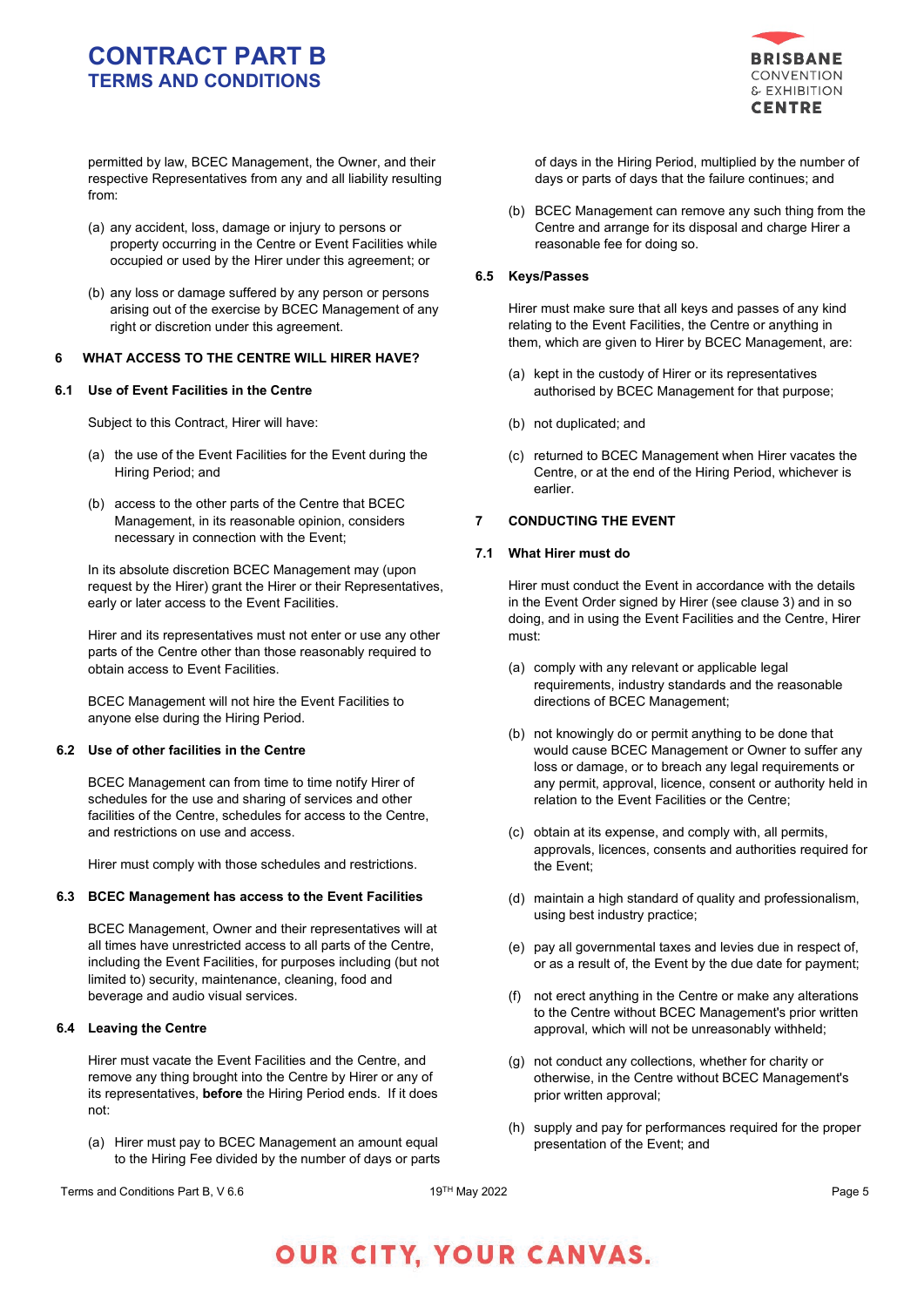

(i) use its reasonable endeavours to ensure that each performance of the Event starts and finishes at the times set out in the Event Order or as agreed with BCEC Management.

## **7.2 What BCEC Management can do**

BCEC Management can:

- (a) ask Hirer to produce, whether before, during or after the Hiring Period, evidence that it has obtained all relevant or necessary permits, approvals, licences, consents and authorities for the Event;
- (b) make or give to Hirer any direction which, in the opinion of BCEC Management, is reasonable or necessary to ensure that Hirer and the Event complies with:
	- (i) this Contract;
	- (ii) any relevant or applicable legal requirements;
	- (iii) any permit, approval, licence, consent or authority which applies to the Event Facilities or the Centre;
	- (iv) any permit, approval, licence, consent or authority which applies to, or is required for, the Event; and
	- (v) any applicable industry standards.

Hirer must comply with any request or direction given to it or made by BCEC Management under this clause.

# **7.3 Hirer's responsibilities**

Hirer is responsible as occupier and user of the Event Facilities for:

- (a) anything done in or to the Event Facilities or the Centre by the Hirer or its representatives. For example, if this Contract says that Hirer must not do a particular thing, Hirer must also ensure that none of its representatives does that thing. Hirer must also ensure that its representatives are continuously and properly supervised and under the direction and control of people approved by BCEC Management, such approval not to be unreasonably withheld. Hirer must also ensure that all staff employed by Hirer and Hirer's representatives meet the Centre's dress and presentation standards.
- (b) Anything constructed or brought into the Event Facilities or Centre for or in relation to the Event.

# **7.4 BCEC Management not responsible**

The Event and Event Fittings are at the sole risk of Hirer. BCEC Management is not responsible for any damage to or theft from the Event or Event Fittings while in the Centre, except to the extent that such damage or theft was caused by BCEC Management's negligence.

# **7.5 BCEC Management can change Event Facilities**

If, in the reasonable opinion of BCEC Management, the Event Facilities are inappropriate for the Event, BCEC Management can nominate other Event Facilities for the purposes of this Contract.

## **8 SECURITY SAFETY & CONTROL**

## **8.1 Safety Directions**

Hirer must:

- (a) comply with all requirements and directions of BCEC Management from time to time for security and crowd control in the Centre and emergency evacuation from the Centre;
- (b) not hinder or obstruct any member of the medical, police, fire, ambulance, first aid or other emergency services or any authorised security officers in the exercise of their duties or powers in or near the Centre;
- (c) maintain all passages in and exits from the Event Facilities free from obstruction and keep exits locked or unlocked as BCEC Management directs;
- (d) ensure that the public telephone, fire alarms and fire extinguishers in the Event Facilities are easily accessible;
- (e) not by any act or omission, damage the Event Facilities, the Centre or anything in them;
- (f) not do or bring into the Centre anything that, in the reasonable opinion of BCEC Management, is dangerous, flammable, volatile, explosive, toxic, disorderly, noisome, offensive, immoral, unlawful or inconsistent with the purpose for which this Contract was made or the purpose of the Centre; and
- (g) not bring into the Centre any insect, animal or bird.

# **8.2 Workplace Health & Safety Guidelines**

Hirer acknowledges that they have read and understood the Workplace Health & Safety Guidelines available for download from our website a[t https://www.bcec.com.au/media-library/](https://www.bcec.com.au/media-library/)

Hirer must also ensure that its Representatives have read and understood the Workplace Health & Safety Guidelines. A hard copy of the guidelines is available on request.

# **8.3 Hirer responsible for safety**

Hirer has sole responsibility for the safe conduct of the Event and the safe and proper use of the Event Facilities. BCEC Management is not required to, but may in its discretion, assist with security, crowd control or emergency control.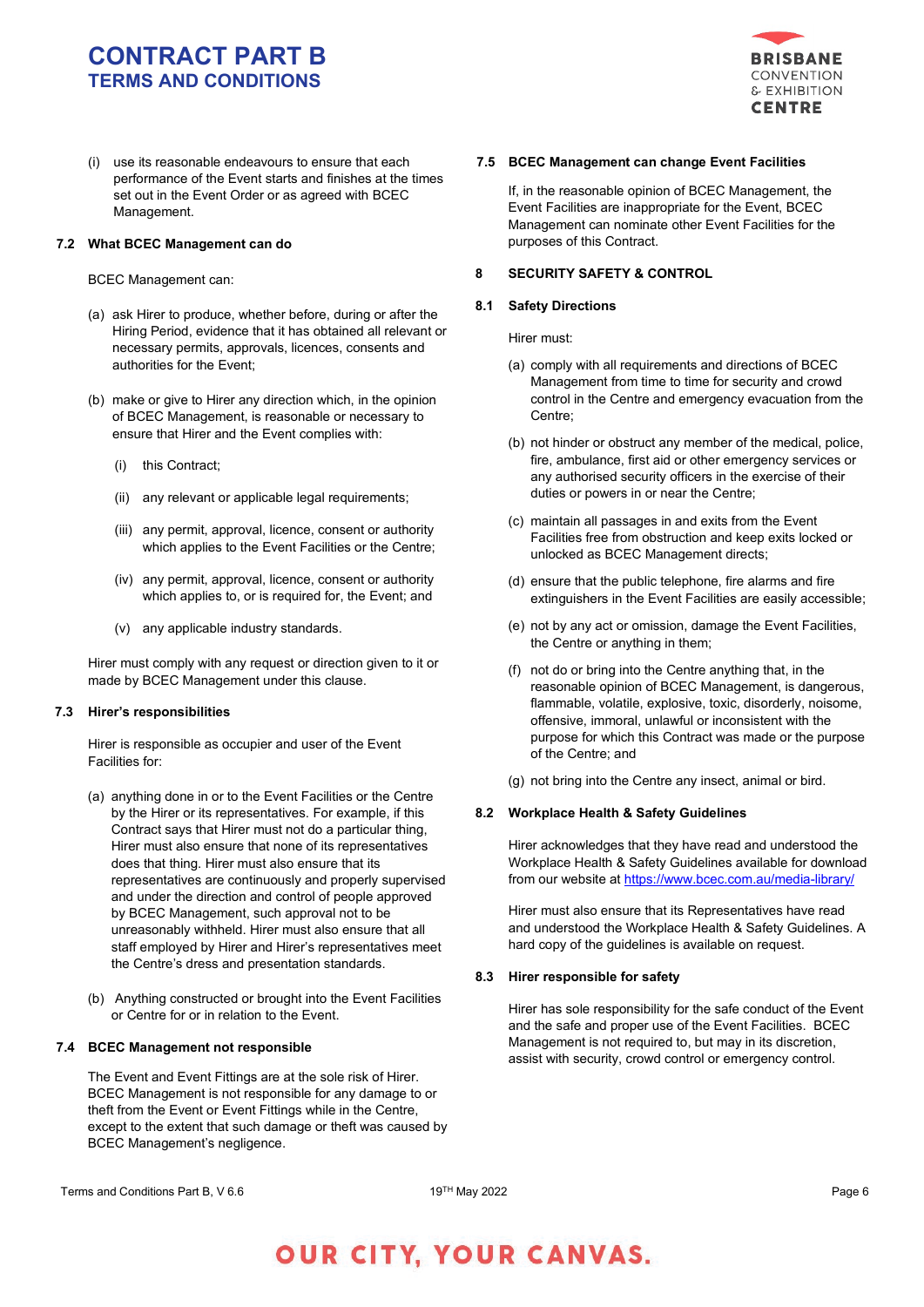

# **8.4 Workplace Health & Safety**

Hirer must comply with and perform its obligations under the *Work Health and Safety Act* as an employer, person in control of a workplace or otherwise in respect of the Event and the Event Facilities for the Hiring Period.

Hirer indemnifies BCEC Management, Owner and their respective representatives from and against all liabilities which may be imposed under, or which may arise out of the enforcement of, the *Work Health and Safety Act* in respect of the Event or the Event Facilities.

### **8.5 Hirer's security**

Hirer may hire security personnel for the internal control of the Event. Security personnel must be licensed and be of a high industry standard.

### **8.6 BCEC Management can refuse admission**

BCEC Management and its representatives can refuse admission to, or cause to be removed from, the Event Facilities or the Centre, any person whose behaviour is objectionable, disorderly, improper or undesirable.

## **9 FOOD & BEVERAGE**

Only BCEC Management and its representatives are entitled to (and Hirer will not) bring into or provide or sell in the Event Facilities or the Centre, food and beverages (whether alcoholic or not).

However, if the nature of the Event is such as to require it, exhibitors at an Event conducted by the Hirer may distribute food samples to visitors or guests at the Event with the prior written approval of BCEC Management (which will not be unreasonably withheld).

If no food and beverage services have been required in accordance with clause 3.1, then BCEC Management can, in its discretion, if Hirer asks it to do so in writing, provide public catering facilities at the Event.

### **10 AUDIO VISUAL REQUIREMENTS**

## **10.1 Audio visual requirements**

BCEC Management and its representatives are the only people entitled to supply audio visual equipment for the Event. Hirer must advise BCEC Management of its audio visual requirements for the Event (if any) not less than 14 days before the start of the Hiring Period.

### **10.2 Audio visual equipment**

BCEC Management will supply the audio visual equipment required for the Event unless:

- (a) BCEC Management is unable to supply the specified equipment or equivalent equipment; or
- (b) the Event is, in the opinion of BCEC Management, a genuine touring show with its own audio visual equipment (a touring show is deemed to be one where

the equipment is transported in its entirety from one venue to another with no more than 3 days between shows). However, BCEC Management will supply any audio visual equipment which is not actually touring.

All audio visual equipment supplied by BCEC Management will be installed and removed by or under the supervision of BCEC Management's representatives.

#### **10.3 Compatibility of audio visual equipment**

Hirer must ensure that any audio visual equipment used by Hirer that was not supplied by BCEC Management is compatible with the Centre's audio visual systems, is in sound working order and condition and complies with any applicable specifications and standards.

# **10.4 Audio visual technicians**

Hirer must employ a minimum of 1 audio visual technician for each Event held in the Plaza Ballroom or Great Hall (in any configuration). However, the final number of audio visual technicians required for the Event will be determined by BCEC Management based on the level of technical production provided for the Event.

Hirer must also ensure that all audio visual technicians employed by Hirer and Hirer's representatives meet the Centre's dress and presentation standards.

### **10.5 Drawings**

Hirer or its representatives must supply BCEC Management with scale drawings of the Event showing room layout and equipment locations. BCEC Management can make any changes to these drawings as may be reasonable or necessary. These drawings must be approved by BCEC Management prior to the Event.

### **10.6 Rigging**

Hirer must ensure that any rigging within the Centre is performed or supervised by the Centre's licensed rigger.

### **10.7 Sound levels**

Hirer must comply with any reasonable direction made by BCEC Management about the acceptable sound level limits in the Centre.

# **10.8 Emergency announcements not restricted**

BCEC Management can make emergency announcements over any sound system and inhouse video monitor system in the Centre at any time.

# **11 PUBLICITY**

Hirer must not display or distribute any posters, signs, advertising or other written or printed material in the Centre, other than inside the Event Facilities, without the prior written approval of BCEC Management.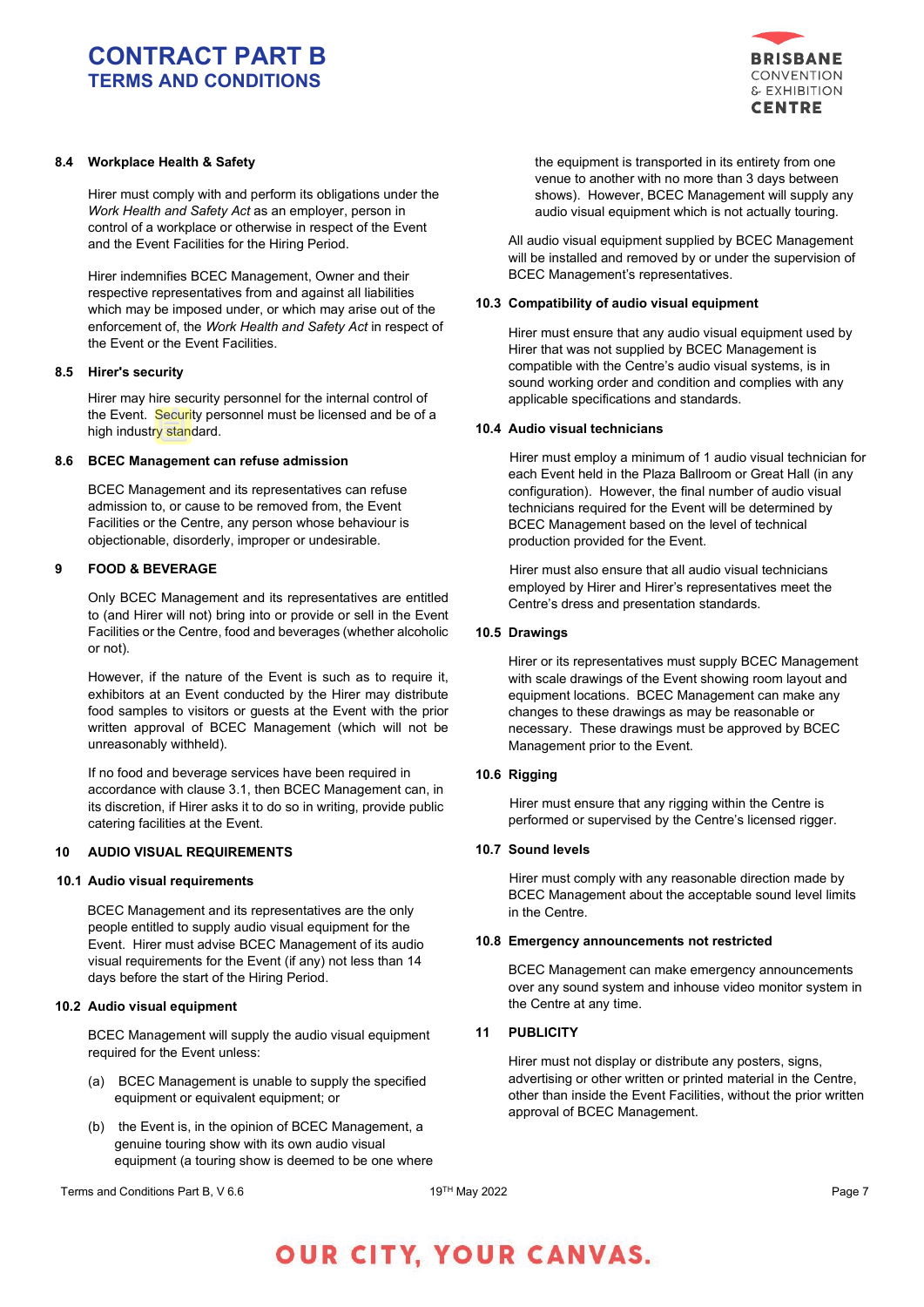

# **12 CANCELLATION BY HIRER**

# **12.1 Minimum notice periods for cancellation**

The following table sets out the minimum periods of written notice which Hirer must give to BCEC Management if it wishes to cancel all or part of the Event or no longer requires all or part of the Event Facilities (a "**Cancellation Notice**"):

| <b>Event Facilities</b>                                                                                                                                                                                            | <b>Minimum Period of</b><br><b>Notice Required</b> |
|--------------------------------------------------------------------------------------------------------------------------------------------------------------------------------------------------------------------|----------------------------------------------------|
| <b>Great Hall</b><br>Plaza Ballroom<br>Plaza Terrace Room<br>Sky Room<br>Plaza Auditorium<br><b>Concord Speakers Lounge</b><br><b>Boulevard Auditorium</b><br>Arbour Speakers Lounge                               | 12 months before the start<br>of the Hiring Period |
| Exhibition Halls,<br>$M1 - M4$<br>$P1 - P2$<br>$P6 - P11$<br>S <sub>1</sub><br>$B1 - B3$<br><b>Boulevard Room</b>                                                                                                  | 6 months before the start<br>of the Hiring Period  |
| Plaza Gallery<br>M <sub>5</sub> – M <sub>9</sub><br>M10 - Speakers Preparation<br>$P3 - P5$<br><b>Merivales Terrace</b><br>Merivales Boardrooms 1 & 2<br>$A1 - A2$<br>Arbour Boardroom<br><b>Concord Boardroom</b> | 3 months before the start<br>of the Hiring Period  |

### **12.2 Consequences of cancellation by Hirer**

- (a) If Hirer gives a cancellation notice to BCEC Management as required by clause 12.1, then any deposits or advance payments made by Hirer will be retained by BCEC Management.
- (b) If Hirer does not give a cancellation notice to BCEC Management as required by clause 12.1, then Hirer must pay to BCEC Management, as liquidated damaged, the Gross Hiring Fee applicable to all cancelled Event Facilities.

# **12.3 Cancellation within 3 days**

If Hirer cancels all or part of the Event or notifies BCEC Management that it no longer requires all or part of the Event Facilities within 3 days before the start of the Hiring Period, then Hirer must also pay to BCEC Management as liquidated damages an amount equal to the Estimated Costs (calculated

in accordance with clause 4.1) in respect of that part of the Event or Event Facilities cancelled or no longer required.

## **12.4 Rights of BCEC Management upon cancellation**

For the purpose of clause 4.2(d), if liquidated damages are payable to BCEC Management under clauses 12.2 or 12.3, then BCEC Management can:

- (a) retain any deposit, advance payment or money paid to it by Hirer before cancellation; and
- (b) apply the money retained in reduction of the liquidated damages payable by Hirer.

This clause does not affect any other rights BCEC Management has under this Contract or otherwise.

# **13 DEFAULT AND ENDING THIS CONTRACT EARLY**

## **13.1 BCEC Management can try to remedy defaults**

If Hirer does not comply with a requirement of this Contract, BCEC Management can, in addition to any other rights it has:

- (a) give notice to Hirer requiring Hirer to rectify the default within a reasonable time; and/or
- (b) rectify the default at the expense and risk of Hirer and Hirer must pay to BCEC Management on demand any costs reasonably incurred by BCEC Management in so doing.

### **13.2 Ending this Contract**

BCEC Management can end this Contract by giving notice to Hirer if:

- (a) any money payable by Hirer to BCEC Management is not paid when due;
- (b) Hirer does not comply with:
	- (i) a requirement of this Contract that, in the reasonable opinion of BCEC Management, is material;
	- (ii) a notice given to Hirer by BCEC Management under clause 13.1(a) requiring it to remedy a default;
	- (iii) any relevant or applicable legal requirements;
	- (iv) any permit, approval, licence, consent or authority which applies to the Event Facilities or the Centre;
	- (v) any permit, approval, licence, consent or authority which applies to, or is required for, the Event;
	- (vi) any applicable industry standards; or
	- (vii) any request or direction made or given by BCEC Management under this Contract.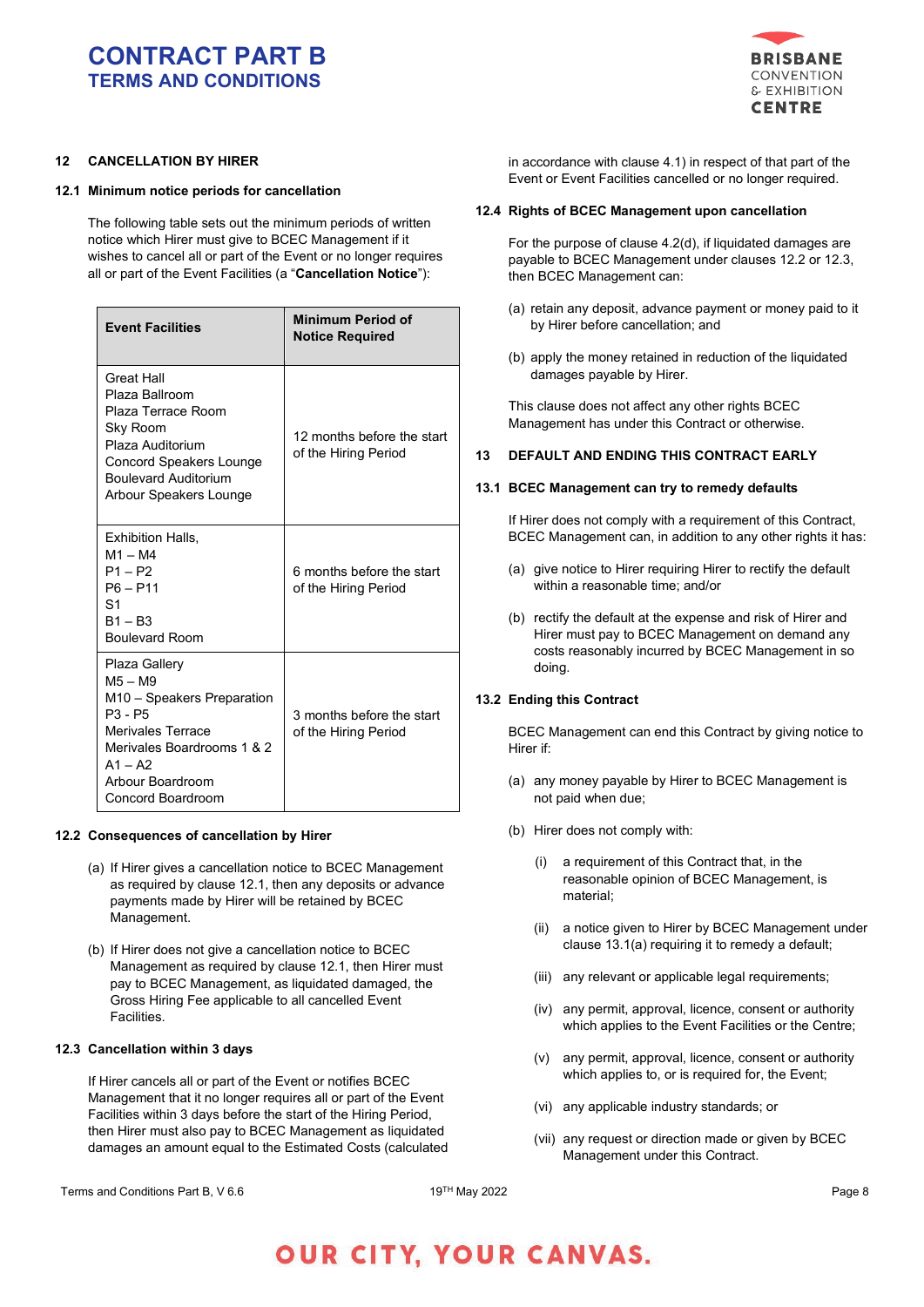

- (c) Hirer dies or becomes bankrupt or legally incapable of managing its affairs;
- (d) Hirer is insolvent or enters into any compromise or arrangement with its creditors;
- (e) a provisional liquidator, liquidator or controller is appointed to Hirer;
- (f) Hirer does anything (directly or indirectly), or omits to do something, which results, or is likely to result, in BCEC Management or Owner suffering loss or damage;
- (g) BCEC Management reasonably considers that the use or continued use of the Event Facilities by Hirer is likely to:
	- (i) cause damage to the Event Facilities or the Centre;
	- (ii) cause damage to the property of any third party;
	- (iii) cause injury to any person;
	- (iv) cause material damage to the reputation or goodwill of the Centre, BCEC Management or Owner; or
	- (v) breach any relevant or applicable legal requirements; or
- (h) in the reasonable opinion of BCEC Management, the description of the Event substantially changes from that given by Hirer in this Contract without the prior written approval of BCEC Management.

# **13.3 Rights of BCEC Management**

If BCEC Management ends this Contract under clause 13.2, then in addition to any other rights BCEC Management has:

- (a) for the purpose of clause 4.2(d), BCEC Management may retain any deposit, advance payment or money paid to it by Hirer; and
- (b) Hirer must pay any unpaid balance of the Hiring Fee and Estimated or Final Costs to BCEC Management.

## **13.4 Interest**

Any money due but unpaid to BCEC Management under this Contract may be subject to interest calculated daily and compounded monthly on the Commonwealth Bank Corporate Overdraft rate plus 2% per annum.

### **13.5 Debt recovery costs**

The Hirer must fully reimburse BCEC Management for any and all costs reasonably incurred in connection with BCEC Management taking steps seeking to recover money due to it under this Contract.

# **14 REPRESENTATIONS AND EXCLUSIONS**

### **14.1 No representations about suitability**

Neither BCEC Management nor Owner warrants or represents that the Centre, its facilities or equipment will be adequate or fit for the purposes of Hirer or the Event. It is the responsibility of Hirer to determine the suitability of the Centre, its facilities and equipment. Hirer acknowledges and warrants that it has had the opportunity to inspect the Event Facilities and has either:

- (a) inspected the Event Facilities and is satisfied with them; or
- (b) decided not to inspect the Event Facilities.

# **14.2 General Exclusion**

Any terms, conditions, liabilities or warranties not appearing in this Contract are expressly excluded, other than those that by law cannot be excluded.

# **15 GOODS AND SERVICES TAX**

- (a) Unless expressly stated to the contrary, all amounts referred to in this Contract are exclusive of GST.
- (b) In addition to the consideration otherwise expressed in this Contract as payable in respect of a Taxable Supply made by BCEC Management under this Contract, Hirer must pay to BCEC Management the amount of GST which BCEC Management is obliged to pay in respect of that Taxable Supply under the GST Law.
- (c) Hirer must pay to BCEC Management the GST contemplated in clause 15(b) at the same time and in the same manner as Hirer is required to pay BCEC Management the consideration for the relevant Taxable Supply, or immediately upon demand after that time. However, Hirer's obligation to pay such GST will not arise until such time as BCEC Management has provided Hirer with a Tax Invoice in relation to the relevant Taxable Supply.
- (d) Any amount to be paid by Hirer to BCEC Management in connection with this Contract which is not consideration for a Taxable Supply made by BCEC Management will be reduced by the amount of Input Tax Credits (if any) to which BCEC Management is entitled in respect of the amount for which reimbursement is being sought.
- (e) Hirer hereby indemnifies BCEC Management, and will keep BCEC Management indemnified, in respect of any and all damages or costs (including, but not limited to, interest and penalties) directly or indirectly arising from, or caused by, any failure by Hirer to pay any amount as and when required by this clause 15.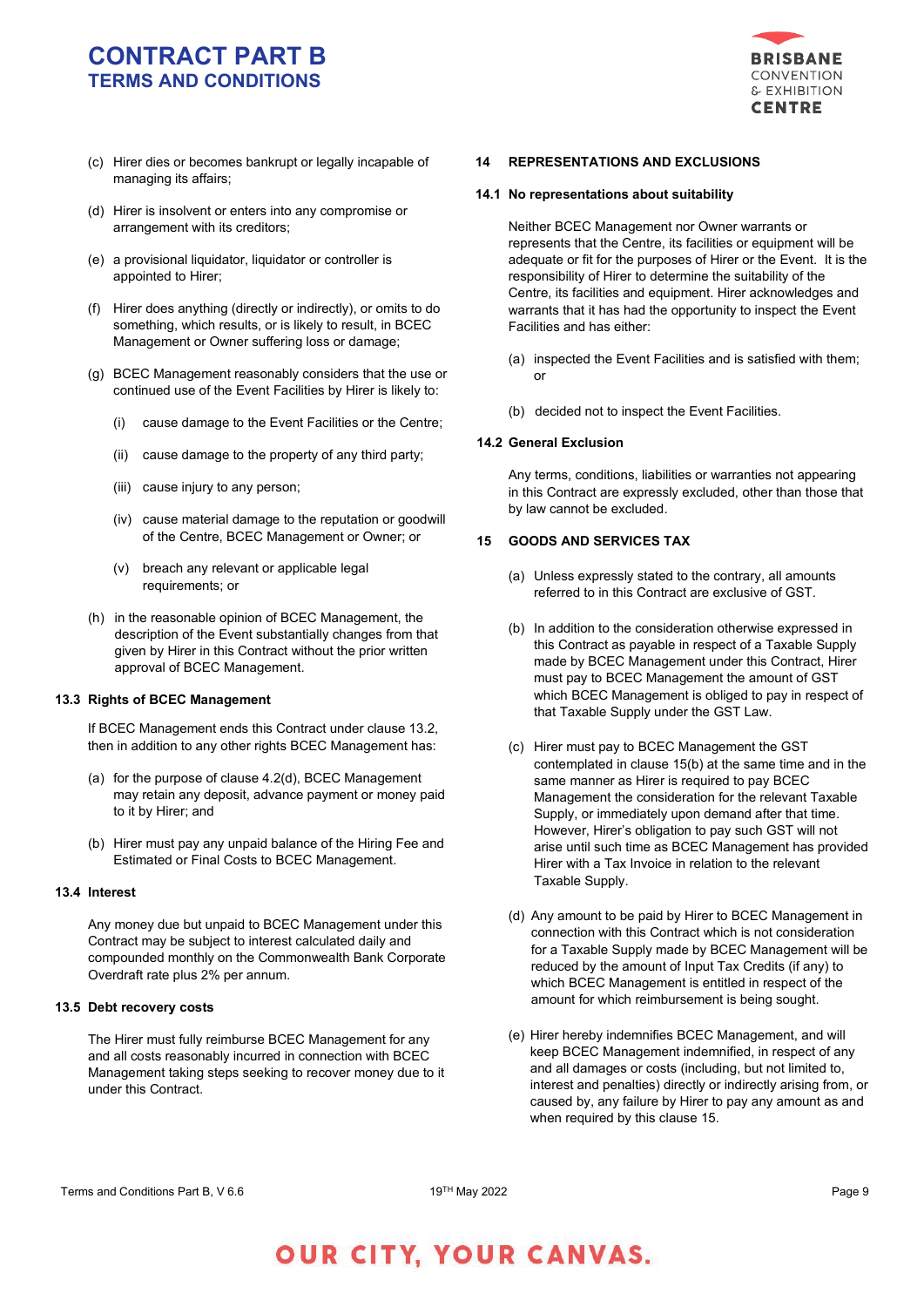

# **16 FORCE MAJEURE**

# **16.1 What happens if there is an event of force majeure?**

If there is an event of *force majeure*, then:

- (a) this Contract will not end, but BCEC Management and Hirer will be released from further performance of their obligations under this Contract from the time when the event of *force majeure* happens;
- (b) BCEC Management will be entitled to retain from any deposit, advance payment or other money paid by Hirer to BCEC Management the amount of any costs, charges or expenses actually incurred by BCEC Management before the event of *force majeure* happens, less any amount recovered by BCEC Management on account of successful insurance claims;
- (c) BCEC Management and Owner will not be liable to Hirer for any loss or damage, either direct or consequential, which may be suffered or incurred by Hirer.

### **16.2 What is an event of force majeure?**

An event of *force majeure* includes, but is not limited to:

- (a) war (whether declared or undeclared), revolution, act of public enemies or acts of terrorism;
- (b) riot, blockade, insurrection or civil commotion;
- (c) strike, lockout, stoppage, ban or limitation on work, restraint of labour or other industrial dispute;
- (d) act of God;
- (e) epidemic or disease;
- (f) fire, flood, earthquake, storm or cyclone;
- (g) malicious damage, smoke or explosion;
- (h) sabotage, bomb threat or other threats of violence;
- (i) act or restraint of any governmental or semigovernmental or other public or statutory authority;
- (j) judgements, rulings, decisions or enforcement actions of any court or tribunal having jurisdiction;
- (k) breakdown of any facilities or machinery or unavailability of essential equipment, supplies or services;
- (l) cessation of or interruption to water or electricity supply;
- (m) any other cause or event not reasonably within the control of BCEC Management or Owner, which may affect in whole or in part the hiring and/or obligations and/or liabilities of either party to this agreement.

### **16.3 Exception for self induced events**

However, any event which (but for this clause) would be an event of *force majeure*, which happens or is brought about (directly or indirectly) as a result of any act or omission of BCEC Management, Owner or Hirer will not be taken to be an event of *force majeure* for the purposes of clauses 16.1 or 16.2.

### **17 PRIVACY ACT COMPLIANCE**

#### **17.1 Privacy Act Definitions**

For the purpose of this clause, "**personal information**" and "**Australian Privacy Principles**" have the same meaning as in the *Privacy Act 1988* (Cth) ("**the Act**").

#### **17.2 Hirer Compliance with the Privacy Act**

Hirer must:

- (a) comply with the Act in relation to the collection, use, storage and disclosure of personal information in connection with the Event, whether that personal information is collected by BCEC Management and given to the Hirer or is collected by or on behalf of the Hirer;
- (b) comply with the Australian Privacy Principles to the extent that those principles apply to the Hirer's activities in relation to the Event;
- (c) comply with the Act and the Australian Privacy Principles in relation to the collection, use, storage and disclosure of personal information from third parties, where that personal information is provided by Hirer to BCEC Management;
- (d) comply with any other principles or guidelines, relating to the handling of personal information, notified in writing, from time to time, by BCEC Management to Hirer;
- (e) co-operate with any reasonable demands, inquiries or directions made by BCEC Management in relation to compliance with the Act and the Australian Privacy Principles;
- (f) provide reasonable assistance to BCEC Management in relation to its compliance with the Act and the Australian Privacy Principles; and
- (g) despite any other clause in this Contract, indemnify BCEC Management in respect of any loss, liability or expense suffered or incurred by BCEC Management arising out of or in connection with a breach of this clause by Hirer or any misuse or disclosure of Personal Information by the Hirer or its representatives.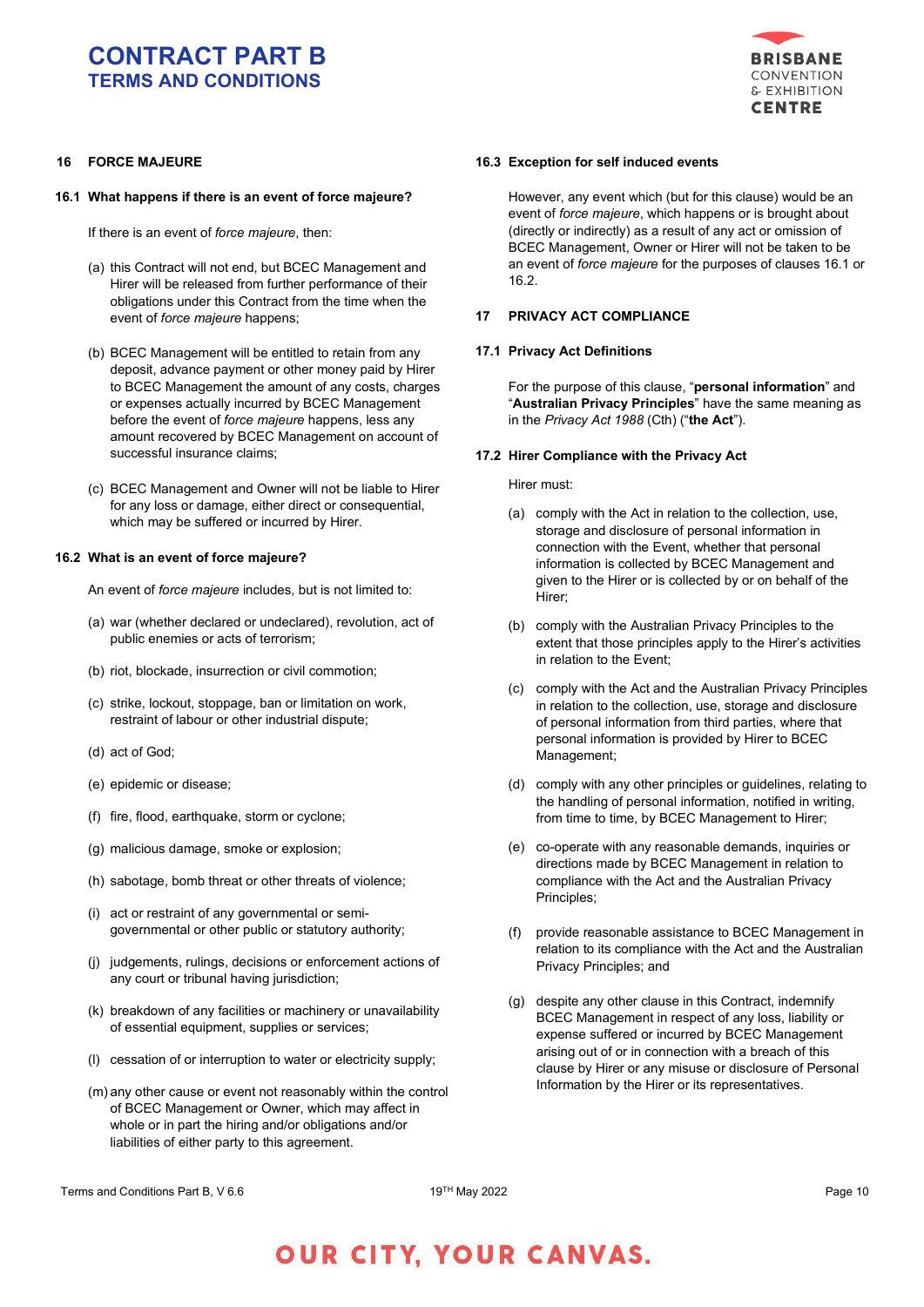

# **18 NOTICES**

## **18.1 Basic requirements for notices**

Any notice or other communication referred to in this Contract must be:

- (a) in writing and in English;
- (b) addressed to the recipient at the addresses referred to in clauses 18.3 and 18.4; and
- (c) signed by the person giving the notice or sending the communication, or an authorised representative of that person.

### **18.2 How notices can be given under this Contract**

Any notice or other communication referred to in this Contract can be given by:

- (a) being personally given to; or
- (b) being left at the business address of; or
- (c) being sent to the postal address of; or
- (d) being sent to the facsimile number of; or
- (e) being sent to the email address of,

the person to whom the notice or communication is addressed.

## **18.3 BCEC Management's address for notices**

Any notice or other communication referred to in this Contract can be given to BCEC Management at the following addresses:

- (a) business address Cnr Glenelg and Merivale Streets South Bank, Brisbane Q 4101
- (b) postal address PO Box 3869 South Brisbane Q 4101
- (c) email address As notified to Hirer by BCEC Management in writing.

# **18.4 Hirer's address for notices**

Any notice or other communication referred to in this Contract can be given to Hirer at the addresses shown in the details table in this Contract.

## **18.5 Changing address for service**

BCEC Management or Hirer can change their address for service by giving notice of the change to the other.

# **19 GENERAL**

## **19.1 Confidentiality**

Hirer must keep confidential any confidential information about the Centre, BCEC Management or Owner which is given to it by BCEC Management, Owner or their respective representatives before or after entry into this Contract unless:

- (a) BCEC Management approves the disclosure of the information in writing; or
- (b) the disclosure of the information is required or authorised by law.

## **19.2 Joint and several liability**

If Hirer consists of more than one person, then their liability under this Contract will be a joint liability of all of them and the liability of each of them severally.

## **19.3 Severance**

If any clause of this Contract is, or is found to be, illegal, invalid, void or voidable, the legality or validity of the remainder of this Contract will not be affected and will continue in full force and effect.

# **19.4 Assignment**

Hirer must not assign any rights or obligations under this Contract.

# **19.5 Successors**

Reference to a party to this Contract includes any executor, administrator or successor in title of that party.

# **19.6 Exercise of rights**

A single or partial exercise or waiver by BCEC Management of any right it has under this Contract will not prevent any other exercise of that right, or the exercise of any other right, by BCEC Management.

### **19.7 Remedies are cumulative**

The rights provided under this Contract are cumulative and not exclusive of any other rights provided by law.

### **19.8 Governing law and jurisdiction of courts**

This Contract is governed by the law that applies in Queensland, Australia.

BCEC Management, Owner, Hirer and their representatives irrevocably submit to the non exclusive jurisdiction of the courts of Queensland and waive any objection they may have to the jurisdiction of those courts.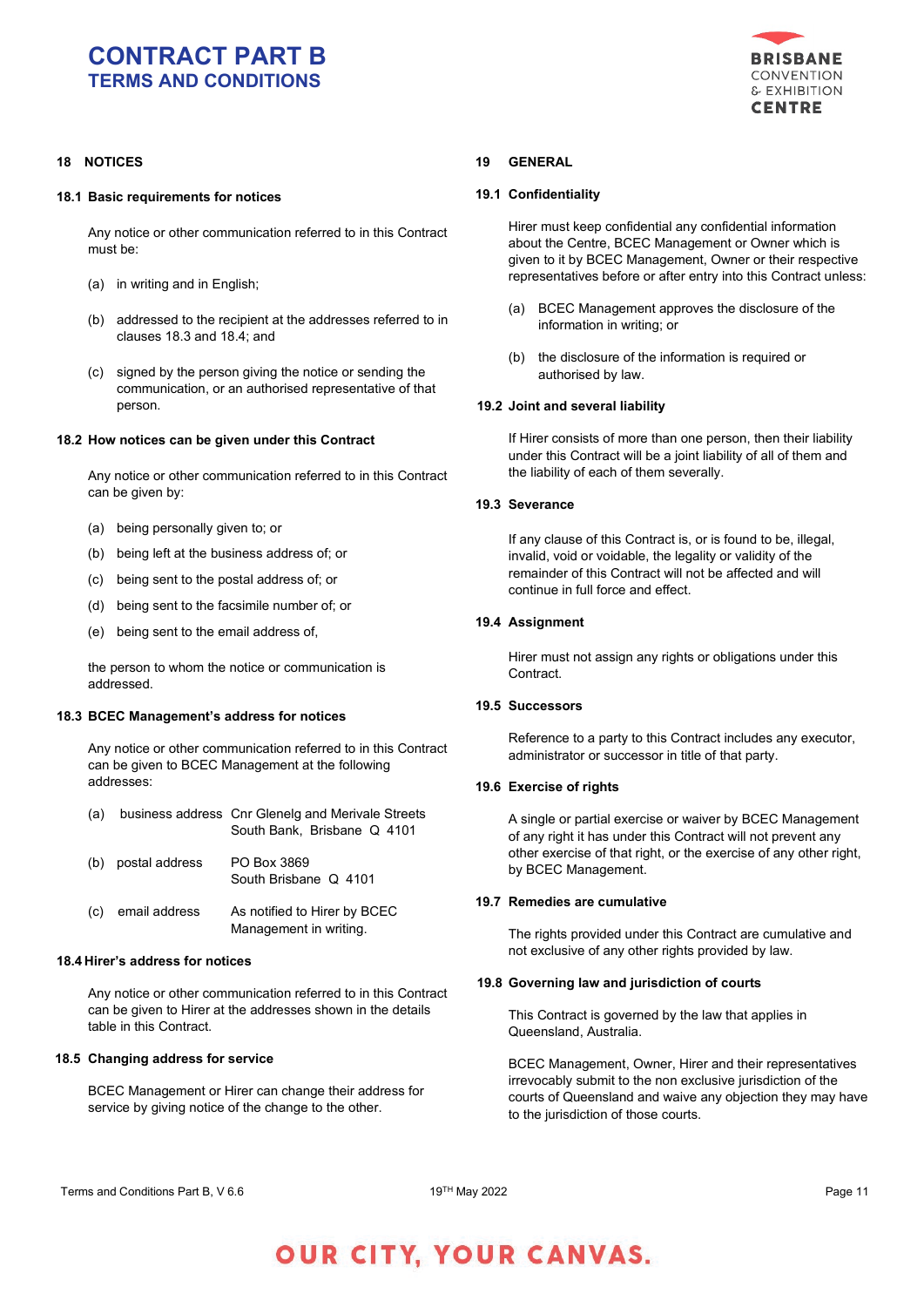# **19.9 Warranty of authority**

Every person who signs this Contract, or any notice given or required under this Contract, on behalf of Hirer, by so doing represents and warrants that he or she is duly authorised so to do on behalf of Hirer.

# **THE FOLLOWING CLAUSES 20-27 APPLY TO TICKETED EVENTS ONLY**

### **20 Hiring Fee**

The Total Hiring Fee for Ticketed Events is calculated as the greater of;

- (a) Gross Hiring Fee as detailed in Part A; or
- (b) Ticket Commission as detailed in Part A

### **21 Hiring Fee Inclusions and Exclusions**

The following is Included in the Hiring Fee:

(a) Stage – 16.8m x 9.6m

- (b) Basic cleaning
- (c) First Aid Officer

The following are not included in the Hiring Fee and will be provided by BCEC Management at the expense of the Hirer

- (a) Security
- (b) Production staff
- (c) Utility staff
- (d) Ushers (using ratios determined by BCEC Management)

#### **22 Ticketing Fees**

BCEC Management will charge the Hirer ticketing fees in accordance with current Ticketek rates. A schedule of current ticketing fees is available from BCEC Management on request.

# **23 General Admission Events**

BCEC Management will not accept general admission events in full stand up mode.

### **24 Statements after performances**

No more than 72 hours after the end of each performance of the Event, BCEC Management must:

- (a) give Hirer a correct statement of the ticket sale receipts for that performance received by BCEC Management; and
- (b) at Hirer's written request, pay to Hirer the balance of the ticket sale receipts for that performance after BCEC Management deducts the amounts which are or will be due and owing to BCEC Management under this Contract from time to time.



### **25 Ticketing and Merchandising**

### **25.1 BCEC Management as agent**

BCEC Management will undertake and manage all ticketing operations, processes and sales (as part of its full venue services) for Ticketed Events.

## **25.2 Dealing with tickets**

- (a) BCEC Management may sell and distribute the Event tickets in any way it sees fit (including by the appointment of ticketing service providers, sub-agents, Authorised Onsellers or Authorised Resellers on an event by event or longer term basis), and will consult the Hirer in relation to the manner of sale and distribution.
- (b) If approved by the Hirer, such approval not to be unreasonably withheld, BCEC Management may sell or authorise the sale of Event tickets with value added services, such as food and beverage, merchandise, car parking, travel and accommodation, hospitality, "money can't buy" Event experiences and ancillary services. Only the revenue applicable to the face value of the Event tickets sold shall be included in the ticket receipts for the purposes of any calculations under this Contract unless otherwise expressly noted.
- (c) Except as permitted by this Agreement, the Hirer must not permit or procure or otherwise allow any on-sale of Event tickets or any dealing with Event tickets which may be in breach of this Agreement, the conditions of sale of Event tickets or any applicable legislation in connection with the selling of Event tickets and the Hirer must not do anything which may promote or encourage such on-sale or suggest to any person that such onsales are permitted under this Agreement or the conditions of sale or by BCEC Management.
- (d) Whether tickets are sold by BCEC Management or by another person under arrangements approved by BCEC Management, all Event tickets must be issued and processed through BCEC Management's (or its Ticketing service provider's) Ticketing services system.
- (e) The parties acknowledge that BCEC Management has authorised the Presales, Authorised Onsellers, Authorised Resellers, group bookings and other ticketing arrangements detailed in Part A, subject to any terms and conditions separately agreed between BCEC Management and any Authorised Onsellers and Authorised Resellers.
- (f) The Hirer must work with BCEC Management in respect of the Event build to place allocations of the Event tickets for agreed Presales, Authorised Onsellers, Authorised Resellers, Group Bookings and other ticketing arrangements. The Event tickets must not be large blocks of the front of the price category at the expense of the quality of seats available to the general public.
- (g) **'Gross Box Office Proceeds'** means the Gross Box Office Receipts less the total of any fees or charges made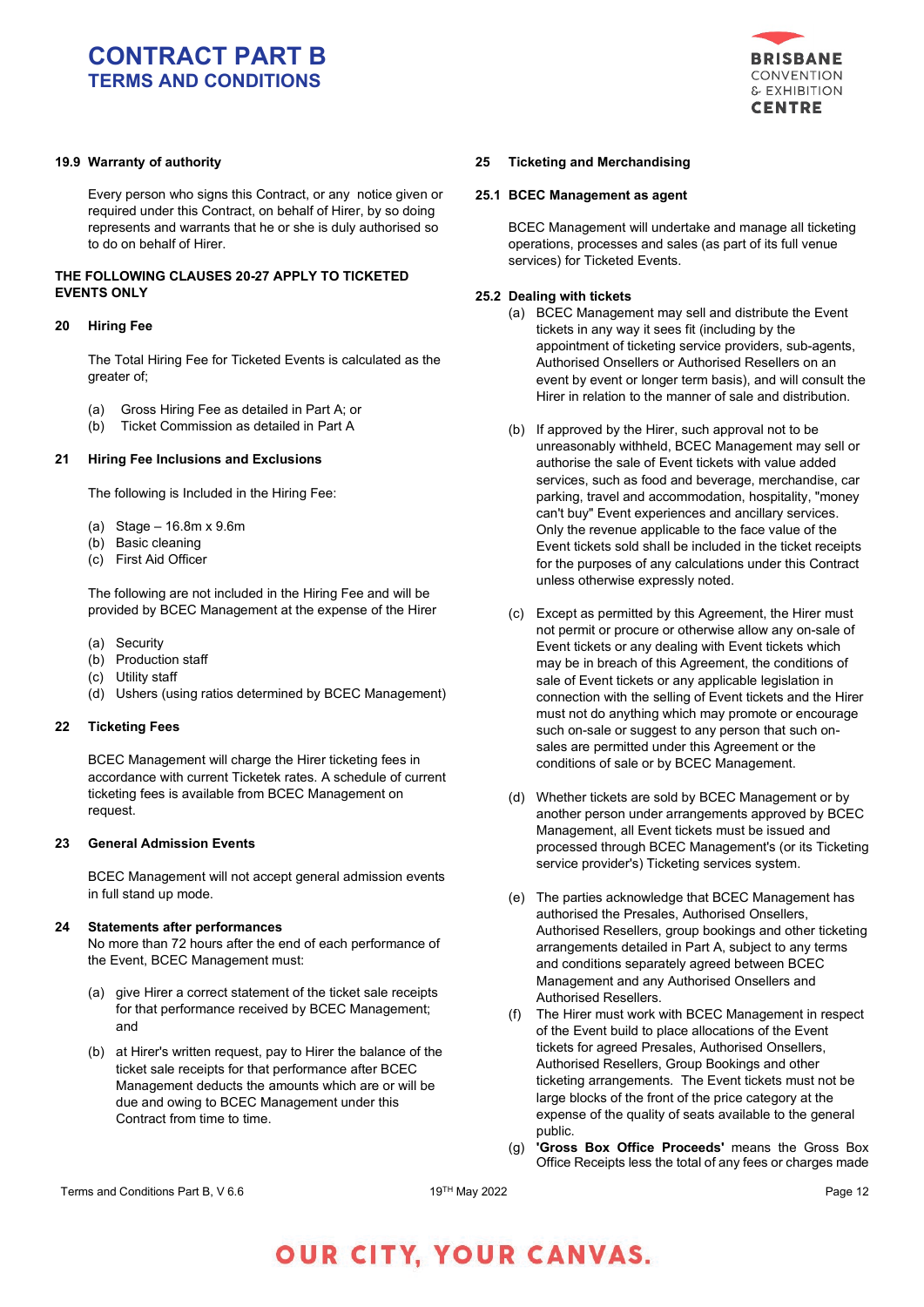

in respect of the distribution of Tickets by the Box Office included in the Gross Box Office Receipts (including all Box Office fees, booking fees, credit card fees, electronic funds transfer fees, telephone booking fees, electronic booking fees and any other similar fees) and less any goods and services tax (GST) attributable to Ticket sales.

**'Gross Box Office Receipts'** means gross receipts from the sale of Tickets for an Event including any price loading and other fees or charges in connection with the sale of Tickets by or on behalf of Authorised Onsellers or Authorised Resellers and any fees or charges made in respect of the distribution of Tickets by the Box Office (including all Box Office fees, booking fees, credit card fees, electronic funds transfer fees, telephone booking fees, electronic booking fees and any other similar fees) but excluding any amounts charged by the Licensor or its ticketing agent.

### **25.3 Artwork and contents of tickets**

Hirer must submit artwork for tickets. The artwork must include any wording, exclusions or conditions reasonably required by BCEC Management.

BCEC Management has the right to reject or modify ticket artwork submitted by Hirer, but cannot do so unreasonably.

## **25.4 Unsold tickets**

Hirer must pay BCEC Management the price of any unsold tickets that are not returned to BCEC Management at least 48 hours before the day of the Event or the performance in the Event to which they relate. Those tickets will be treated as having been sold.

# **25.5 Ticket Refunds**

BCEC Management can in its reasonable discretion:

- (a) refund to a purchaser all or part of the price of a ticket; or
- (b) give a purchaser a replacement ticket to the Centre for any performance in the Event to any day of the Event or to any other event to be staged at the Centre.

A refund may include any agency fees, service fees and telephone booking fees paid by the purchaser and Hirer must pay to BCEC Management on demand the total cost to BCEC Management of any refund given.

### **25.6 Complimentary Tickets**

Hirer can allocate up to 2% in number of the tickets for each performance or day of the Event as complimentary tickets.

## **25.7 BCEC seats**

BCEC retains the sole rights to the following seats which do not in any way form part of the capacity of the Event Facilities hired to Hirer under this Contract. BCEC retains the right to use or sell these seats in its own discretion. BCEC shall be

entitled to retain the whole proceeds from the sale of such tickets.

| Room                        | <b>Tickets</b><br>Sold | <b>BCEC Seats</b> |
|-----------------------------|------------------------|-------------------|
| <b>Great Hall</b>           | n/a                    | 32                |
| Plaza Auditorium            | n/a                    | 19                |
| <b>Boulevard Auditorium</b> | n/a                    | 18                |
| Plaza Ballroom              | 2,000                  | 16                |
|                             | 1,500                  | 16                |
|                             | 1,000                  | 10                |

#### **25.8 Merchandise**

Programs, T-shirts, souvenirs, posters, novelty items, clothing apparel, and recorded media will be sold in the Centre only by BCEC Management or representatives nominated by it, unless BCEC Management agrees in writing to waive this condition. BCEC Management will retain 18% (including GST) of gross merchandise sales. All revenue derived from the sale of motion pictures, still photography, television or radio recordings, or other similar rights, is to be subject to a seperate agreement between Hirer and BCEC Management.

#### **26 Additional Responsibilities**

In addition to its responsibilities under clause 7.1, Hirer must:

- (a) ensure that all performances include an interval of not less than 20 minutes;
- (b) ensure that all advertising, promotion and publicity for the Event or performances in the Event includes the following details:
	- (i) ticket prices, advertised as "\$ (basic ticket price) plus normal fees";
	- (ii) the time of each performance in the Event;
	- (iii) details of any supporting acts for the main performance in the Event; and
	- (iv) ticket booking details including the name of any ticketing agent of BCEC Management and the box office telephone number of BCEC Management or its ticketing agent; and
- (c) ensure that any tickets are sold only by outlets nominated by BCEC Management at the agreed ticket prices.